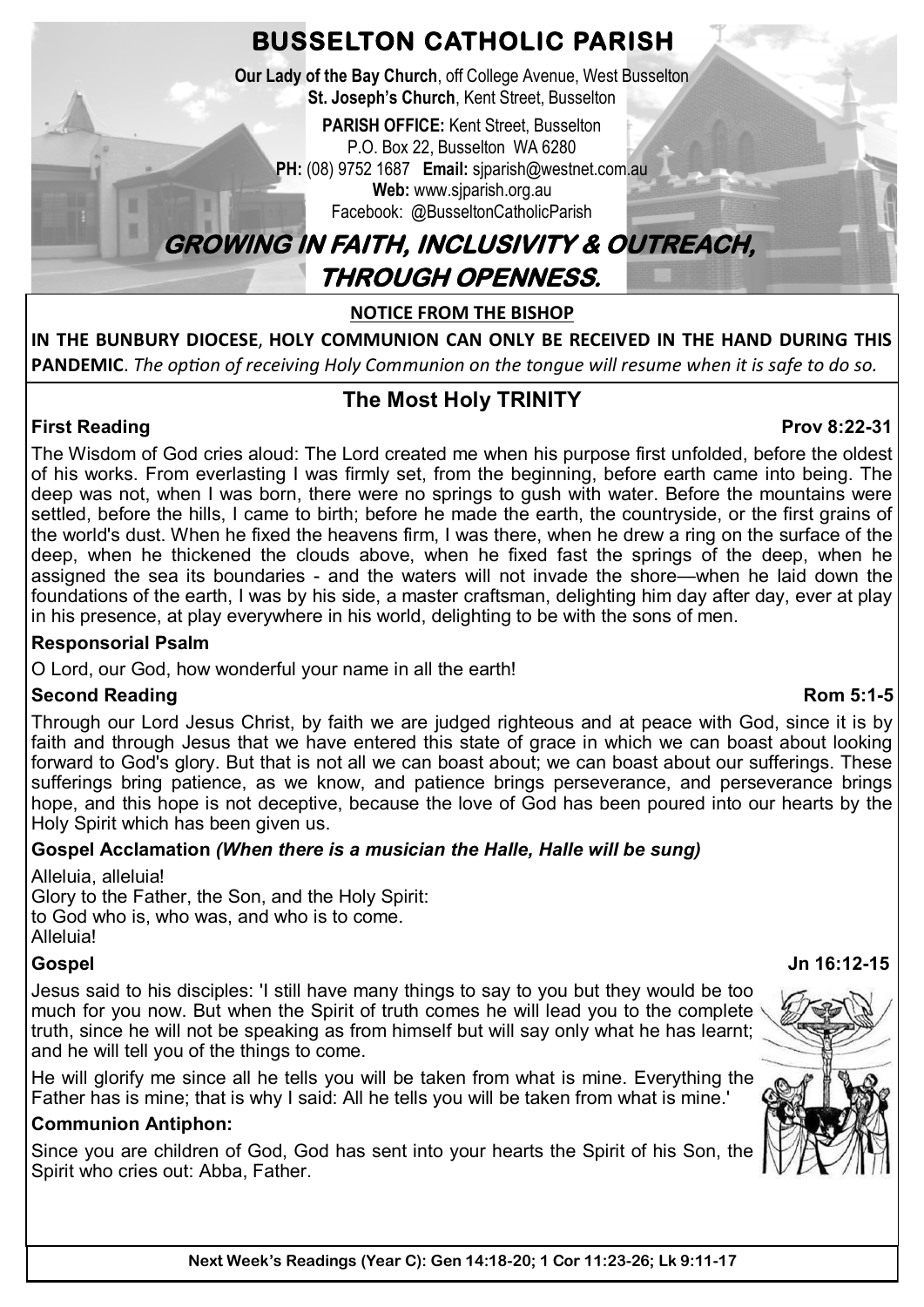| Parish Masses & Devolions<br>13 June - 19 June                  |                                                   |                                                                                  |               |                                                                              |                                                                    |  |  |
|-----------------------------------------------------------------|---------------------------------------------------|----------------------------------------------------------------------------------|---------------|------------------------------------------------------------------------------|--------------------------------------------------------------------|--|--|
| <b>Monday</b><br><b>Tuesday</b><br>Wednesday<br><b>Thursday</b> | 10.00am<br>9.00am<br>12.00pm<br>8am-5pm<br>5.00pm | <b>Rosary Cenacle</b><br><b>Mass</b><br><b>Mass</b><br>Exposition<br><b>Mass</b> | (all welcome) | St. Joseph's<br>St. Joseph's<br>St. Joseph's<br>St. Joseph's<br>St. Joseph's | <b>Parish Priest</b><br>Fr Jaybee<br><b>Presbytery</b><br>97512515 |  |  |
| <b>Friday</b>                                                   | 11.00am<br>11.30am<br>12.00pm                     | <b>Holy Hour</b><br>Reconciliation<br><b>Mass</b>                                |               | St. Joseph's<br>St. Joseph's<br>St. Joseph's                                 | <b>Deacons</b><br><b>Barry Cruickshank</b><br>0409 116 809         |  |  |
| <b>Saturday</b><br><b>Sunday</b>                                | 5.30pm<br>6.00pm<br>9.00am                        | Reconciliation<br><b>Mass</b><br><b>Mass</b>                                     |               | St. Joseph's<br>St. Joseph's<br>Our Lady of the Bay                          | <b>Greg Dudley</b><br>9754 8665                                    |  |  |

**Parish Masses & Devotions**

#### **HOLY TRINITY SUNDAY**

Trinity Sunday was officially added to the church calendar by Pope John XXII. One of the best descriptions for the Trinity to be found is in the Athanasian Creed, part of which says: *"This is what the Catholic faith teaches: we worship one God in the Trinity and the Trinity in unity. Neither confounding the Persons, nor dividing the substance. For there is one person of the Father, another of the Son, another of the Holy Spirit. But the Father and the Son and the Holy Spirit have one divinity, equal glory, and coeternal majesty. What the Father is, the Son is, and the Holy Spirit is." (It goes on in greater detail making the full creed well worth reading)*

Fr Andrew Hamilton, SJ on Australia Catholics writes, *"Unless we know a little about the history behind the words we use to describe God as Trinity, it is easy to dismiss the belief as concerned with divine mathematics. It really celebrates something much deeper: the depth of God's involvement with us in the salvation that Jesus brought us. It insists that when Jesus spoke to us, God speaks, when Jesus dies on the cross, God dies in him, that when Jesus rises and ascends to God he takes us with him and that when the Spirit works within our lives and Church, God works within us. The Feast of the Trinity says that our world is not God's colony under colonial management but is God's home. It is about the intimacy of God's presence to us in our world and in the Church through Jesus."* 

In GPBS eNews, they ask how we can tell where one identity leaves and one begins*.* They say, *"We can't. And we don't have to. That's the nature of mystery. God can't be sliced up like a pie and served across the table piece by piece. We want to be scientific, or at least mathematical, about Trinity: How much of Jesus is God? (All of him) Then what's the difference between God and Jesus? (Full humanity) How can Jesus be fully God and fully human? (Good question!) If Eucharist is Jesus, and we consume Eucharist, how much of us is Christ? (As much as we allow) This last question is the only one that's no mystery at all. It's an invitation awaiting our response."*

### **WEEKEND HAPPENINGS**

At St. Joseph's during the Saturday evening Mass, we have a few children making their enrolment for their First Eucharist. (They were unable to attend the enrolment with their classmates a few weeks ago.) This ceremony marks the beginning of a "journey of faith" for the children and their parents. It's also a sign to the larger community that all of us have a role in the formation of anyone in the parish. At both churches, Extraordinary Ministers of Holy Communion and Ministers of the Lectern will be recommissioned.

### **100 DAYS +**

June 3 marked 100 days since the beginning of Russia's invasion of Ukraine that has left thousands dead. The United Nations estimates that nearly 7 million people have fled Ukraine following Russia's invasion, with many more displaced or stranded within Ukraine. The war is no longer **front-page** news but the suffering continues. Let us continue to pray for peace.

### **CLEANING ROSTER**

The new cleaning roster for St Joseph's has been finalised and emailed. There a few copies in each church for those without an email address. We thank you for this all important ministry. You may often fly under the radar, but the work you do is always appreciated.

97512515 **Deacons Barry Cruickshank** 0409 116 809 **Greg Dudley** 54 8665

#### *ACKNOWLEDGEMENT OF COUNTRY*

*We acknowledge the Wadandi people of the Noongar nation as the traditional custodians of this land on which we gather. We recognise their continuing connection to the land and waters, and thank them for protecting this coastline and its ecosystems since time immemorial. We pay our respects to Elders past, present and emerging, and extend that respect to all First Nations people who might be present today.* 

> **\*\*\*\*\*\*\*\*\*\*\*\*\*\*\* JUNE INTENTION**

#### **Families**

**We pray for Christian families around the world; may they embody and experience unconditional love and advance in holiness in their daily lives**

### **LECTORS**

Could the Lectors at each weekend Mass, please meet in the Sacristy 10 minutes prior to Mass beginning.

**The wearing of masks inside the Church is no longer mandatory.**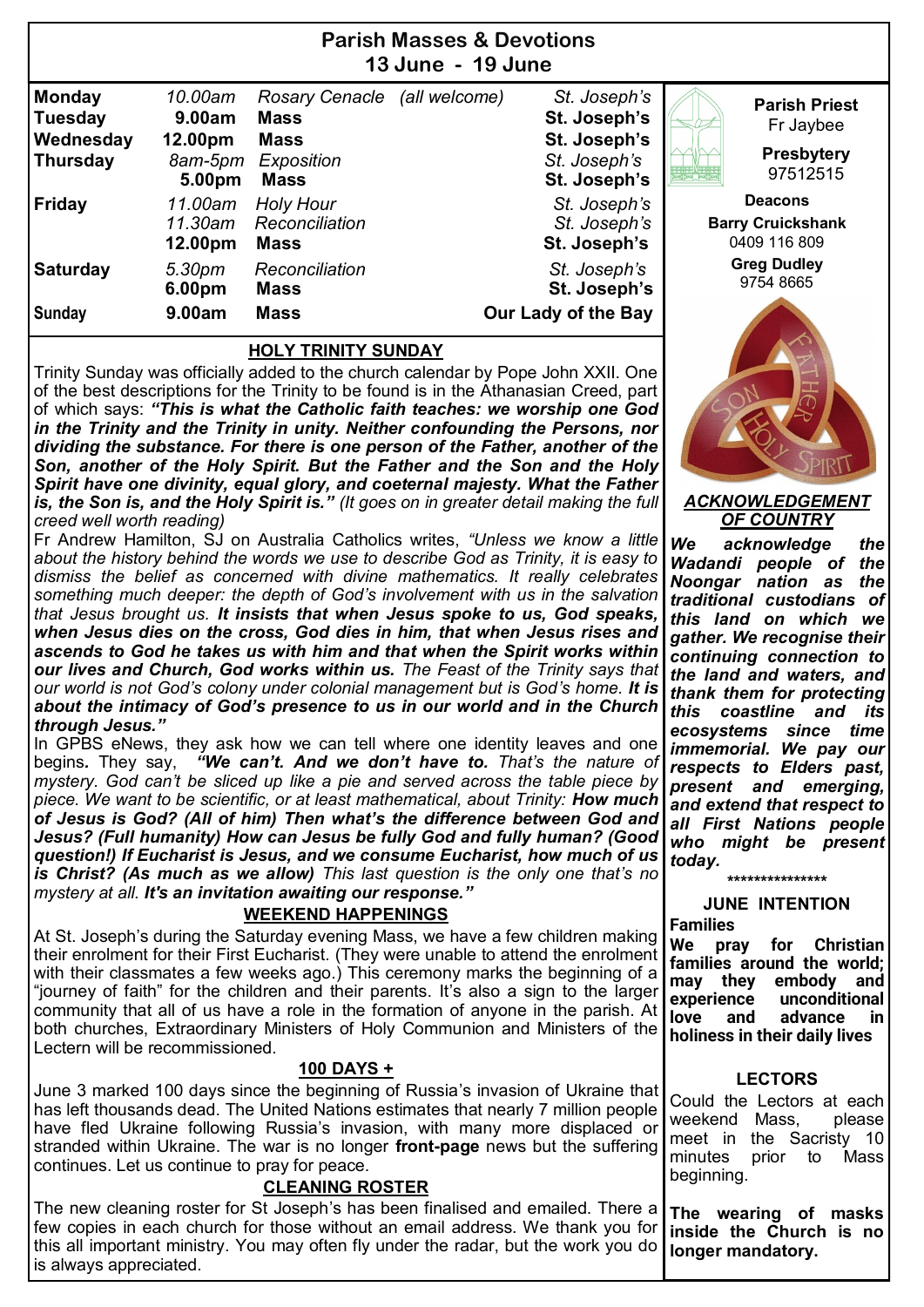#### **TUESDAY GAL'S**

Tuesday's Gals

on the second Tuesday of month. Originally established as an offshoot Café' on Albert Street. of the CWL, the group has grown into a core group of about 15 ladies (often more, often

less) who choose to come together to develop friendships and support one another. Activities range from, for example, movie nights, dinners, wine and cheese nights etc. We have for the past few years hosted the annual *'Ladies Sundowner'* at the beginning of the year to assist the CWL fundraising efforts and each year we take on a project to support. The group is self driven and it's activities are decided upon by the group.

If you are interested in meeting with and joining in any of the groups activities you will be made most welcome. We are a happy bunch! Please contact Roz 0419197666 or Julie 0429976602 if you would like to hear about our upcoming events. There is never any pressure to attend!

## **PARISH PASTORAL COUNCIL REQUEST**

The PPC are asking for all the groups and committees send through a report (to include what your group does, who are the members and a contact person and their number) which can be published in the bulletin over the coming months. *(See the example above from the Tuesday Gals Group))* Send to Tim Murphy (**[timpaulamurphy@gmail.com](mailto:timpaulamurphy@gmail.com)**)

**REFUGEE WEEK 19-25 JUNE: A CALL TO PRAYER**

An online and live-streamed prayer service will be hosted by the Australian Catholic Migrant and Refugee Office and the Australian Catholic Bishops Conference (ACBC) Office for Justice, Ecology and Peace.

The prayer service, on **Monday, 20 June** @ **6.00pm AEST** via a Zoom link, provides a pathway to engage in Refugee Week and learn more on the Church's teaching regarding refugees and asylum seekers. **Register** to join the online prayer service on Zoom: **[https://bit.ly/RefugeeWeek2022Prayers.](https://bit.ly/RefugeeWeek2022Prayers)** 

The Tuesday Gals group meets, generally, Come, eat and have a chat with other 'Holy Romans' on **MEN'S BREAKFAST Wednesday, 15 June** at 8.30am @ 'The Good Egg

## **VINCENT DE PAUL**



Vinnies WA has launched its Annual Winter Appeal, urging the community to support women and children escaping family and domestic violence. Vinnies is Western Australia's largest provider of emergency assistance and support.

Every year, Vinnies assists more than 55,000 West Australians by providing emergency relief such as food, furniture and clothing, as well as help with bills and rent. Vinnies also runs a range of specialised services and programs in the areas of housing and homelessness, mental health, migrants and refugees, youth services and financial counselling. *To donate and help make a positive difference in these people's lives, donation envelopes can be found in the foyer of the church.* Our local SVdP Welfare number for assistance is **9754 7048**  (or you can talk to Maria Parkinson).

## **FRAMEWORK FOR MOTIONS**

Has just been released and will form the basis for **members** of the Plenary Council to reflect, discuss and put forward any amendments before they gather in Sydney for the Second Assembly of the Fifth Plenary Council of the Church in Australia. Deborah Robertson is asking anyone interested in being part of a discussion group prior to this meeting to contact her on **[Bunbury.director@catholicmission.org.au](mailto:Bunbury.director@catholicmission.org.au)** or by phoning 0419939864.

*Framework For Motions* can be downloaded on **https:// plenarycouncil.catholic.org.au/** 

**"Our Sabbath practices reveal which Trinity we truly worship: Father, Son, and Spirit… or me, myself, and I."**  Mark Hart

|                                                                                                                                                                       |                                                                                    | 200111. <b>11Up3.//bil.1y/INGIUYGGYYGGNZUZZI TUYGI</b> 3.                                                                                                                              |                                                       |                                                 |                                                                                                                                                                                                                                                                                                                                |  |
|-----------------------------------------------------------------------------------------------------------------------------------------------------------------------|------------------------------------------------------------------------------------|----------------------------------------------------------------------------------------------------------------------------------------------------------------------------------------|-------------------------------------------------------|-------------------------------------------------|--------------------------------------------------------------------------------------------------------------------------------------------------------------------------------------------------------------------------------------------------------------------------------------------------------------------------------|--|
| <b>The Sick</b>                                                                                                                                                       |                                                                                    |                                                                                                                                                                                        | <b>Memorial Anniversary</b>                           |                                                 | <b>Church Collections</b>                                                                                                                                                                                                                                                                                                      |  |
| Please pray for:                                                                                                                                                      |                                                                                    |                                                                                                                                                                                        |                                                       |                                                 | Weekend 5/6 June                                                                                                                                                                                                                                                                                                               |  |
| Sione Hehea;                                                                                                                                                          |                                                                                    |                                                                                                                                                                                        | 2010: Robert Bruce-Smith                              |                                                 |                                                                                                                                                                                                                                                                                                                                |  |
| Doris Byrne;                                                                                                                                                          |                                                                                    |                                                                                                                                                                                        | 2012: Wally Schaler                                   |                                                 | 957.00                                                                                                                                                                                                                                                                                                                         |  |
| Ev Brand;                                                                                                                                                             |                                                                                    |                                                                                                                                                                                        | 2015: Helena Fletcher                                 |                                                 | \$1,195.35                                                                                                                                                                                                                                                                                                                     |  |
| Damien Philp;                                                                                                                                                         |                                                                                    |                                                                                                                                                                                        | 2017: Peter Botica                                    |                                                 |                                                                                                                                                                                                                                                                                                                                |  |
| <b>Fr Johny Arattukulan</b>                                                                                                                                           |                                                                                    | 2020: Nell La Mancusa                                                                                                                                                                  |                                                       | <b>Many Thanks</b>                              |                                                                                                                                                                                                                                                                                                                                |  |
|                                                                                                                                                                       | <b>WEEKEND ROSTER FOR 18/19 JUNE</b>                                               | <b>Death</b>                                                                                                                                                                           |                                                       |                                                 |                                                                                                                                                                                                                                                                                                                                |  |
| <b>Saturday 6pm</b><br>Acolyte:<br>Greeters:<br>Commentator:<br><b>Readers:</b><br>Musician:<br><b>Projectionist:</b><br><b>EMHC:</b><br><b>Cleaning:</b><br>Laundry: | Tim<br>Di, Trish<br>Di<br>Robyn, Rosemary<br>Carmelina<br>Trish<br>Lee Isbel<br>Jo | <b>Sunday 9am</b><br>Acolyte:<br>Joe<br>Greeters:<br><b>Commentator:</b><br>Terry<br><b>Readers:</b><br>Musician:<br><b>Projectionist:</b><br><b>EMHC:</b><br>Peta<br>Sacristan:<br>Jo | Kaye C, Peter<br>Patricia, Barb<br>John G<br>Veronica | peace of Christ.<br>him. May he rest in peace." | Dane Carroll has passed away. His<br>funeral will take place at St. Joseph's<br>Church this <b>Friday</b> at 2pm. Our<br>thoughts are with the family and we<br>pray that Dane's Soul and the Souls of<br>all the Faithful departed, rest in the<br>Eternal rest grant unto him, O Lord,<br>and let perpetual light shine upon |  |